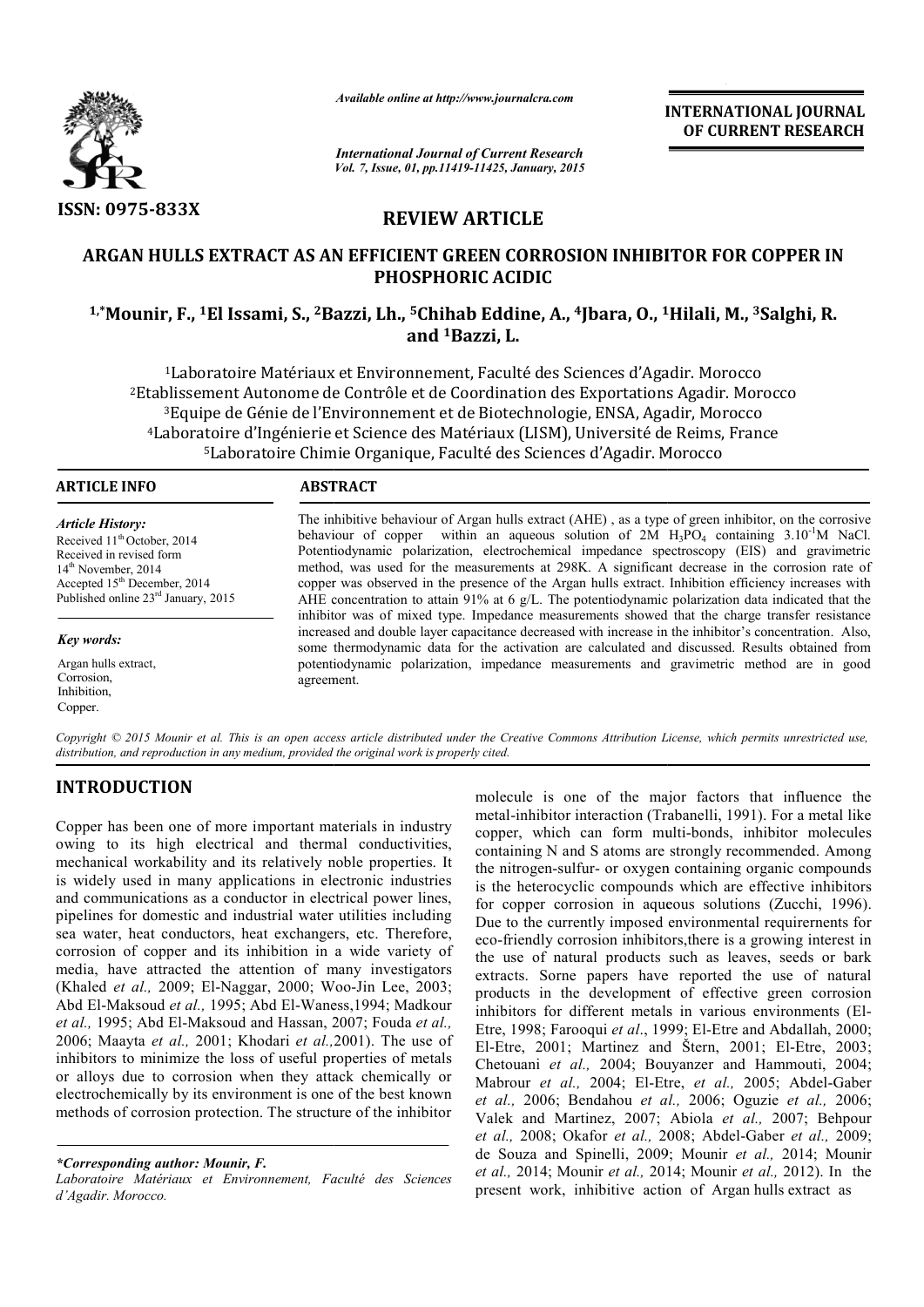a cheap, eco-friendly and naturally occurring substance on corrosion behavior for copper in  $2M H_3PO_4$  and NaCl 0.3 M solution.has been investigated through weight loss measurements, potentiodynamic polarization and electrochemical impedance spectroscopy (EIS) methods. This study aimed also to investigate the temperature effects on copper corrosion 2 M  $H_3PO_4$  and NaCl 0.3 M solution in the absence and presence of various additions Argan hulls extract using a gravimetric method. The chemical composition of the hulls is characterized by high amount of ADF fiber (Valuation of the fruit of the Argan tree 2009). The Nitrogen-free hulls extract (19.5%) is quite large and probably contains several classes of secondary metabolites such as polyphenols and saponins. Our team has isolated from the hull four saponins which 2 (arganine M and N) are cited in ref. (Alaoui *et al.,* 2002). The others are also present in the fruit pulp (arganine K and Mi-saponin A). These saponins have the same aglycone as that of the meal and differ only in the saccharide portion (Fig.1).

carried out in 2 M  $H_3PO_4$  medium containing 0.3 M of NaCl; it was prepared by dilution of Analytical Grade 84%  $H_3PO_4$ with bidistilled water and pure NaCl.

# **Electrochemical tests**

The current–voltage characteristics are recorded with a potentiostat PGZ100 piloted by Voltamaster soft-ware. The scan rate is 30 mV/min and the potential is ranged from catholic to anodic potentials. Before recording each curve, the working electrode is maintained with its free potential of corrosion Ecorr for 30 min. The polarisation curves are obtained from −800 mV/SCE to 500 mV/SCE. We used for all electrochemical tests a cell with three electrodes and double wall thermostats (Tacussel Standard CEC/TH). Saturated calomel (SCE) and platinum electrodes are used as reference and auxiliary electrodes, respectively. The working electrode is in the form of a disc from pure copper of the surface  $1 \text{ cm}^2$ .



**Fig. 1. Chemical structures of Arganine K, Mi-saponin A, Arganine M and t-Arganine N**

# **MATERIALS AND METHODS**

# **Weight loss measurements**

Gravimetric methods were conducted on copper test samples of a total surface of 12 cm<sup>2</sup>. All experiments were carried out under total immersion in 75 ml of test solutions. Mass loss was recorded by an Analytical balance. Prior to each gravimetric or electrochemical experiment, the surface of the specimens was polished successively with emery paper up to 1200 grade, rinsed thoroughly with acetone and bidistilled water before plunging the electrode in the solution. Pure copper samples (99%) were used. The experiments were

The tests were carried out in a temperature range from 298 to 323 K. The electrochemical impedance spectroscopy (EIS) measurements are realised with the electrochemical system (Tacussel), which included a digital potentiostat model Voltalab PGZ100 computer at  $E_{corr}$  after 30 min immersion in solution. After the determination of steady-state current at a corrosion potential, sine wave voltage (10 mV) peak to peak, at frequencies between 100 kHz and 10 mHz are superimposed on the rest potential. Computer programs automatically controlled the measurements performed at rest potentials after 30 min of exposure at 298 K. The impedance diagrams are given in the Nyquist representation. Experiments are repeated three times to ensure the reproducibility.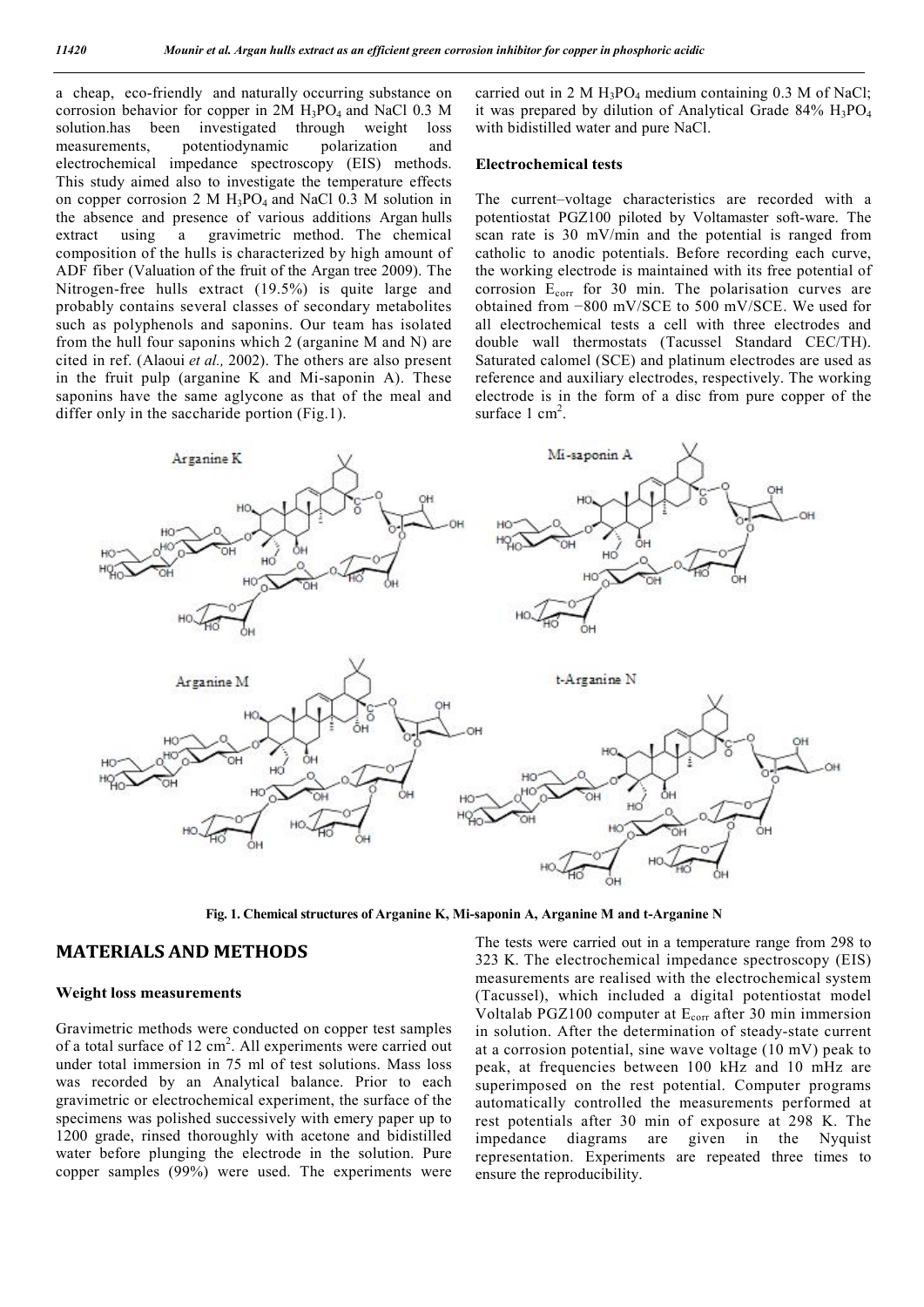# **RESULTS AND DISCUSSION**

# **Effect of concentration inhibitor**

#### **Polarization measurements**

Fig. 2 represents the potentiodynamic polarization curves of copper in  $H_3PO_4 + 3.10^{-1}M$  NaCl in the absence and presence of various concentrations of AHE. Table 1 gives the electrochemical parameters, corrosion potential  $(E_{\text{corr}})$ , cathodic Tafel slopes (bc), corrosion current density  $(I_{corr})$ , percentage inhibition efficiency (IE %) and corrosion rate. The inhibition efficiency, IE%, was calculated from polarization measurements according to following equation:

**Table 1. Electrochemical parameters of copper at various concentrations of AHE in (2M H3PO4+ 0.3M NaCl) and the corresponding inhibition efficiency**

|               | X     | $E_{\rm corr}$ | $_{\rm corr}$  | $b_a$    | $\mathbf{b}_c$ | Ei            |
|---------------|-------|----------------|----------------|----------|----------------|---------------|
|               | (g/l) | mV/SCE)        | $(\mu A/cm^2)$ | (mV/dec) | (mV/dec)       | $\frac{6}{6}$ |
|               |       | $-177$         | 36             | 68       | $-297$         |               |
| $(2M H_3PO4)$ | 0.5   | $-180$         | 19             | 50       | $-415$         | 47            |
| $^{+}$        |       | $-188$         | 17             | 51       | $-401$         | 53            |
| $0.3$ NaCl)   |       | $-170$         | 12             | 48       | $-399$         | 64            |
|               |       | $-188$         | 6              | 56       | $-420$         | 83            |
| <b>xM AHE</b> |       | $-188$         |                | 54       | $-370$         | 91            |

$$
E_i(\% ) = \frac{I_{corr} - I'_{corr}}{I_{corr}} \times 100
$$
 (1)

where I<sub>corr</sub> and I'<sub>corr</sub> are the uninhibited and inhibited current density, respectively. As it can be noticed, both anodic and cathodic reactions of the copper corrosion electrode were inhibited with the increase of extract concentration. This result suggests that the addition of Argan hulls extract inhibitor reduced the anodic dissolution and also retarded the cathodic reaction by blocking the copper surface.



**Fig. 2. Cathodic and Anodic polarisation curves of copper in (2M H3PO4+ 3.10-1 M NaCl) at different concentrations of AHE**

We also remark that the cathodic current-potential curves give rise to Tafel lines, which indicate that hydrogen evolution reaction is activation controlled. The cathodic

Tafel slope values in the presence of Argan hulls extract are different of that in its absence; we may deduce that this green inhibitor modifies the mechanism of the reduction process (Kertit and Hammouti, 1996). Additionally, From Table 1, in the presence of Artemisia plant extract the values of corrosion potential Ecorr are nearly constant; therefore, AHE could be classified as a mixed-type inhibitor. It could be noted that E% increased with increasing inhibitor concentration, reaches 91 % at 6 ml/L, AHE is a good inhibitor

#### **Electrochemical impedance spectroscopy**

The impedance diagrams obtained after 30 min of exposure of the samples at 298K in inhibited and uninhibited 2M  $H_3PO_4 + 3.10^{-1}$  M NaCl containing various concentrations of AHE are shown in Fig. 3. The percent inhibition efficiency is calculated by charge transfer resistance obtained from Nyquist plots, according to the equation:

$$
E_{Rt} \, \% \, = \, \frac{(R_t - R_t^0)}{R_t} \times 100 \tag{2}
$$

Where  $R_t$  and  $R_t^0$  are the charge transfer resistances in inhibited and uninhibited solutions respectively. The values of the charge transfer resistance were calculated by subtracting the high frequency intersection from the low frequency intersection (Ouachikh *et al.*, 2009). Double layer capacitance values  $C_{dl}$ were obtained at the frequency  $(f_{max})$ , at which the imaginary component of the Nyquist plot is maximum, and calculated using the following equation.



Fig. 3. Nyquist diagrams for copper electrode in  $(2M H_3PO_4+$ **0.3M NaCl) with and without AHE after 30min of immersion at Ecorr**

$$
C_{dl} = \frac{1}{\omega R_t} \text{ with } \qquad \omega = 2\pi \text{ f}_{\text{max}} \tag{3}
$$

The impedance behavior of copper corrosion, in the form of Nyquist plots, exhibits one semicircle, which centre lies under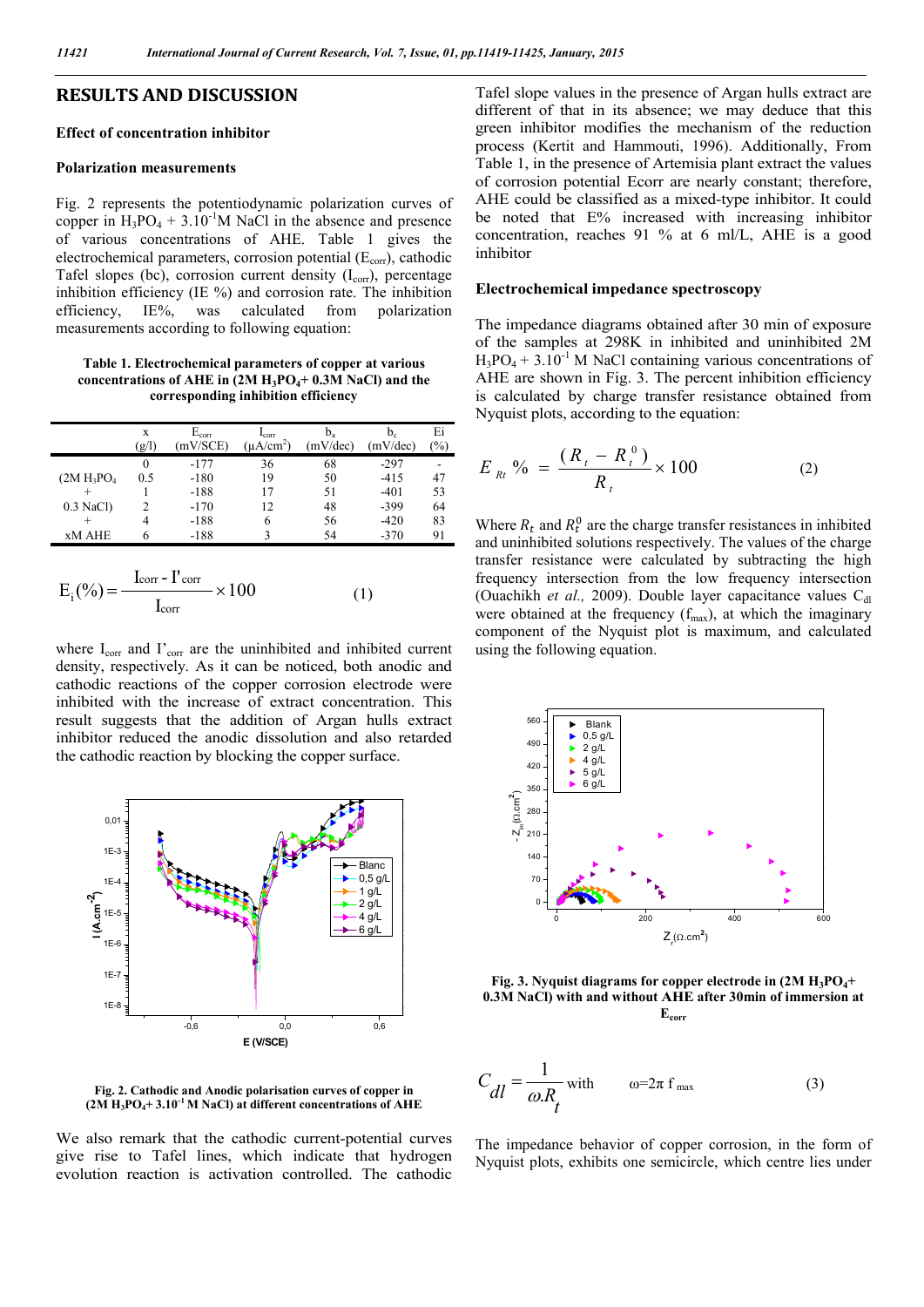the abscissa. These diagrams have similar shape; the shape is maintained throughout all tested concentrations, indicating that almost no change in the corrosion mechanism occurred due to the inhibitors addition. This behavior can be attributed to charge transfer of the corrosion process and the diameter of semicircle increases with increasing inhibitors concentration. From the impedance results shown in the Table 2, the value of

Rt increase with increase in the concentration of AHE inhibitor and amelioration in the protection of the surface; this indicated an increase in the corrosion inhibition efficiency. The decrease in  $C<sub>dl</sub>$  may be due to the adsorption of this compound on the metal surface leading to the formation of film from acidic solution (Benabdellah *et al.,* 2011; Bouklah *et al.,* 2012; Znini *et al.,* 2011; Bouklah *et al.,* 2005).

|             | Concentrations<br>(g/L) | $R_t(\Omega, \text{cm}^2)$ |    | $f_{\text{max}}(Hz)$ $C_{dl}(\mu F/cm^2)$ | $E_{RT}$<br>(%) |
|-------------|-------------------------|----------------------------|----|-------------------------------------------|-----------------|
| Blank       | $\theta$                | 50                         | 63 | 49                                        |                 |
| (2M)        | 0.5                     | 96                         | 50 | 33                                        | 47              |
| $H_3PO_4$   |                         | 111                        | 46 | 32                                        | 54              |
|             | 2                       | 146                        | 41 | 27                                        | 65              |
| $0.3$ NaCl) | 4                       | 255                        | 30 | 22                                        | 80              |
|             | 6                       | 510                        | 14 | 21                                        | 90              |
| xM AHE      |                         |                            |    |                                           |                 |

### **Weight loss, corrosion rates and inhibition efficiency**

The effect of addition of by Argan hulls extract tested at different concentrations on the corrosion of copper in 2 M  $H_3PO_4 + 3.10^{-1}$  M NaCl solution was studied by weight loss measurements at 298 K after 8h of immersion period. The corrosion rate  $(W)$  and inhibition efficiency Ew  $(\%)$  were calculated according to the Eqs. (4) and (5) respectively:

$$
W = \frac{4m}{s.t}
$$
 (4)

$$
E_{\rm W}(\%) = \frac{W_{\rm corr} - W'_{\rm corr}}{W_{\rm corr}} \times 100
$$
 (5)

 where Δm is the specimen weight before and after immersion in the tested solution, S is the area of the copper specimen and t is the exposure time .

W<sub>corr</sub> and W'<sub>corr</sub> are the corrosion rate of copper in 2 M  $H_3PO_4 + 3.10^{-1}$  M NaCl in the absence and presence of AHE inhibitor, respectively.

**Table 3. Copper weight loss data and inhibition efficiency of AHE in 2 M H3PO4 + 0.3 M NaCl**

|                      | X<br>(g/l) | $W_{corr}$<br>$i^{-1}$ . dm <sup>-2</sup> )<br>(mg.j | $E_{\rm w}$<br>$\frac{9}{0}$ | θ    |
|----------------------|------------|------------------------------------------------------|------------------------------|------|
|                      | $\theta$   | 162                                                  |                              |      |
| $(2M H_3PO_4 + 0.3)$ | 0.5        | 84                                                   | 48                           | 0.48 |
| NaCl)                |            | 71                                                   | 56                           | 0.56 |
| $+ xM$ AHE           |            | 58                                                   | 64                           | 0.64 |
|                      |            | 34                                                   | 79                           | 0.79 |
|                      |            |                                                      | 91                           | 0.91 |

The values of percentage inhibition efficiency Ew (%) and corrosion rate (W) obtained from weight loss method at different concentrations of AHE at 298 K are summarized in Table 3. It is very clear that the Argan hulls extract inhibits the corrosion of copper in 2 M  $H_3PO_4 + 3.10^{-1}$  M NaCl solution, at all concentrations used in this study, and the corrosion rate (W) decreases continuously with increasing additive concentration at 298 K. Indeed, Fig. 4 shown that the corrosion rate values of copper decrease when the inhibitor concentration increases while Ew (%) values of Argan hulls extract increase with the increase of the concentration reaching a maximum value of 91% at a concentration of 6 g /L.



**Fig. 4. Variation of corrosion rate (W) and inhibition efficiency (Ew) of corrosion of copper in 2 M**  $H_3PO_4 + 3.10^{-1}$  **in the presence of AHE**

This behaviour can be attributed to the increase of the surface covered θ (Ew %/100), and that due to the components of the extract are adsorbed onto the copper surface resulting in the blocking of the reaction sites, and protection of the copper surface from the attack of the corrosion active ions in the acid medium. Consequently, we can conclude that the AHE is a good corrosion inhibitor for copper in 2 M  $H_3PO_4 + 3.10^{-1}$ solution. The results obtained from weight loss studies are in good agreement with electrochemical. A comparison may be made between inhibition efficiency  $E(\%)$  values obtained by different methods (weight loss, polarization curves and EIS methods). Figure 4 shows a histogram that compares the  $E(\%)$ values obtained. One can see that whatever the method used, no significant changes are observed in E (%) values. We can then conclude that there is a good correlation with the three methods used in this investigation at all tested concentrations and that Argan hulls extract is an efficient corrosion inhibitor.

### **Effect of temperature**

Temperature has great effect on the corrosion phenomenon. In general, the corrosion rate increases with rise in temperature. In this study, the effect of temperature on the corrosion and inhibition process of copper in  $2M H_3PO_4 + 0.3 M NaCl$  in the absence and presence of optimum concentration of junipers extract after 8 h of immersion was followed at 298-323K using weight loss measurements. The results show that the inhibition efficiency (E %) is independent of temperature, showing that AHE is an efficient inhibitor in the range of temperature studied.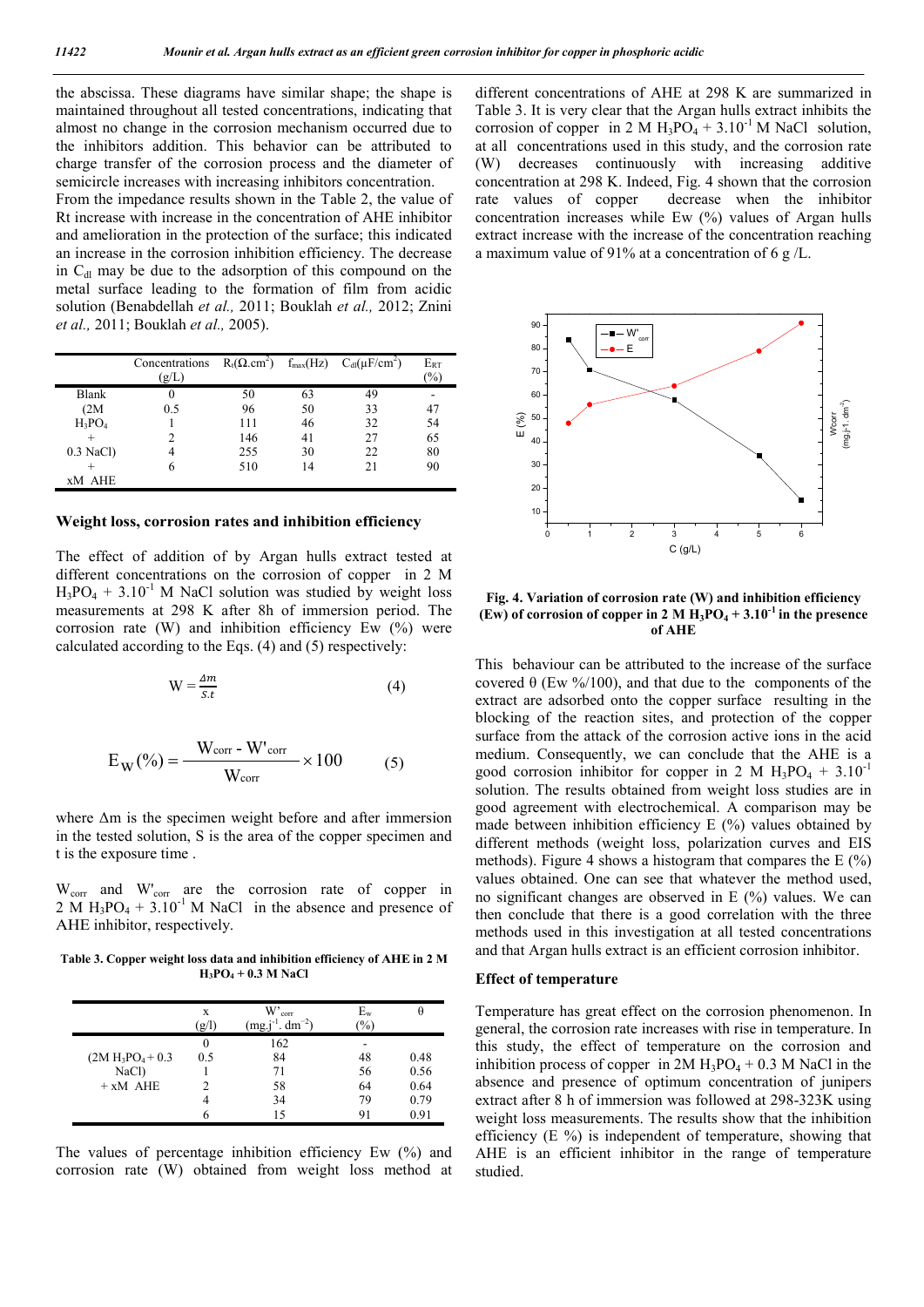

**Fig. 5. Comparison of inhibition efficiency (E %) values obtained by weight loss, polarisation and EIS methods**



**Fig.** 6. Variation of corrosion rate in  $2M H_3PO_4 + 0.3 M NaCl$ **on copper surface without and with of optimum concentration of extract at different temperatures**

Fig. 6 illustrates the variation of corrosion rate in the absence and of inhibitor at optimum concentration at different temperatures. The dependence of corrosion rate on temperature can be expressed by the Arrhenius equation (Benabdellah 2011):

$$
W_{corr} = kexp(-E_a/RT)
$$

where  $W_{\text{corr}}$  is the corrosion rate,  $E_a$  is the apparent activation energy of the copper dissolution, R is the molar gas constant, T is the absolute temperature, and A is the frequency factor.

Table 4. Effect of the temperature on the copper in  $2M H_3PO_4 +$ **0.3 M NaCl and added of 6 g/L of AHE**

|       | Temperature | $(mg.j^{-1}.dm^{-2})$<br>W' |    |
|-------|-------------|-----------------------------|----|
|       | 298         | 162                         |    |
|       | 303         | 522                         |    |
| Blank | 313         | 777                         |    |
|       | 323         | 989                         |    |
|       | 298         | 8                           | 91 |
| AHE   | 303         | 52                          | 90 |
|       | 313         | 78                          | 90 |
|       | 323         | 99                          | 90 |



Fig. 7. Arrhenius plots of copper in  $(2M H_3PO_4 + 0.3 M NaCl)$ **with and without 6 g/L of AHE**

Fig.7 depicts Arrhenius plot as Ln of corrosion rate (Ln Wcorr) against the reciprocal of temperature (1/T) for copper in 2M  $H_3PO_4 + 0.3$  M NaCl in the free acid solution and the acid containing different concentrations of AHE. The plots obtained are straight lines and the activation energy was evaluated from the slope of the straight line plots. The calculated values of activation energy are listed in Table 5. It can be seen in the table that  $E_a$  is higher in the presence of the inhibitor than in the absence of the inhibitor. This observation further supports the proposed physical adsorption mechanism.



**Fig. 8. Relation between Ln(Worr/T) and 1000/T at different temperatures**

Further insight into the adsorption mechanism is offered by considering the thermodynamic functions for the copper in 2M  $H_3PO_4 + 0.3$  M NaCl in the absence and presence of optimum concentration of Argan hulls extract (Fig. 8). In this regards, Transition state equation was used to evaluate the corrosion activation parameters, namely, the enthalpy of activation  $(\Delta H^*)$ and entropy of activation  $(\Delta S^*)$ . Transition state equation is given by the expression (Bochris and Reddy, 1977):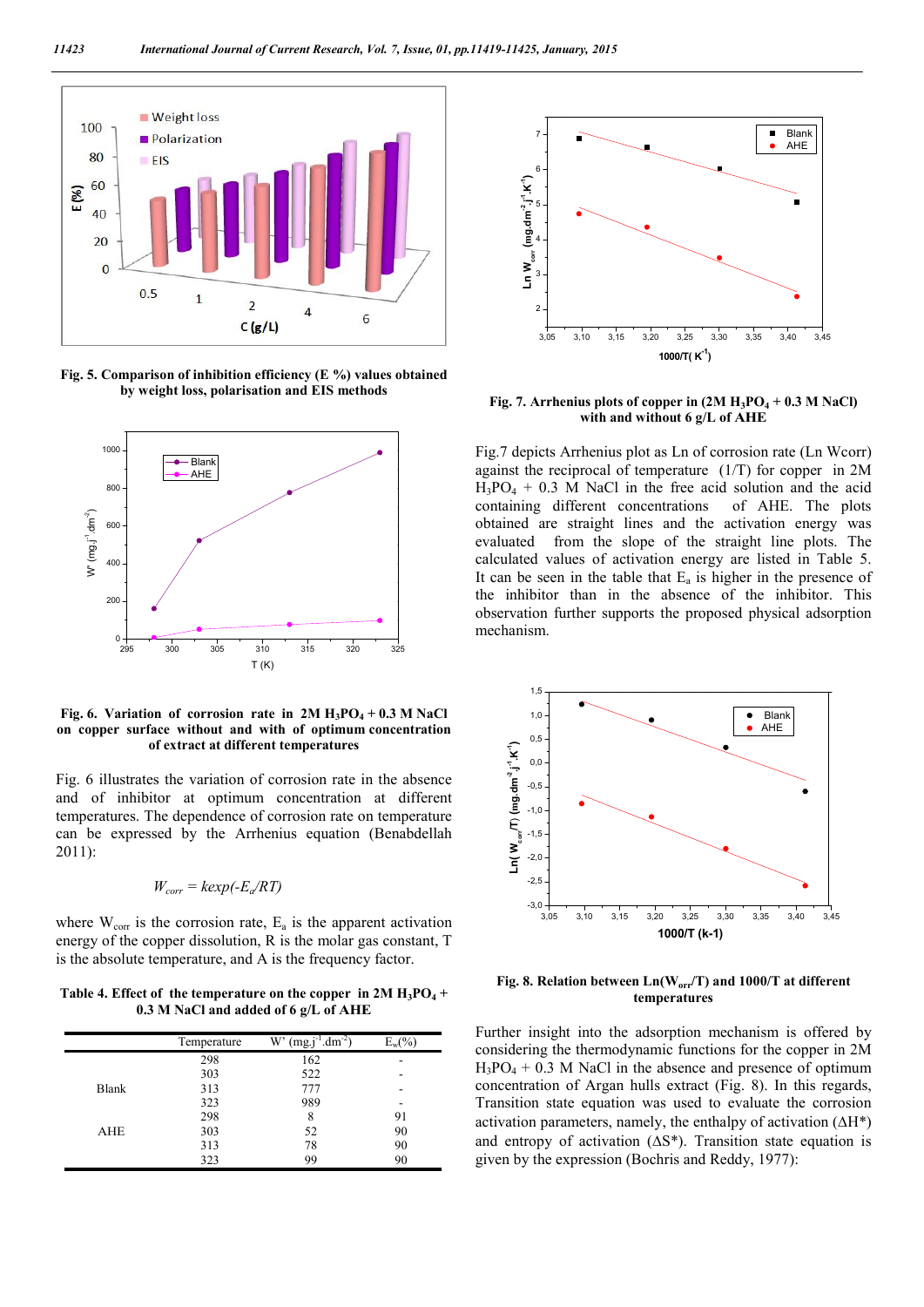$$
W_{corr} = \frac{RT}{Nh} \exp\left(-\frac{\Delta S^*}{R}\right) \exp\left(-\frac{\Delta H^*}{RT}\right)
$$

Where N is the Avogadro's number, h the Plank's constant, R is the perfect gas constant,  $\Delta S^*$  and  $\Delta H^*$  the entropy and enthalpy of activation, respectively. Fig.8 shows a plot of  $ln(W_{corr}/T)$  against 1/T for AO. Straight lines are obtained with a slope of  $(-\Delta H^* / R)$  and an intercept of  $(\ln R / N h + \Delta S^* / R)$ from which the values of  $\Delta H^*$  and  $\Delta S^*$  are calculated respectively (Table 5).

**Table 5. The values of activation parameters**  $E_a$ **,**  $\Delta H^*$  **and**  $\Delta S^*$  **for** copper in  $(2M H_3PO_4 + 0.3 M NaCl)$  in the absence and the **presence of 6 g/L of AHE respectively**

|              | $E_a(kJ/mol)$ | $\Delta H^*(kJ/mole)$ | $\Delta S^*(J_{.}mole^{-1}.k^{-1})$ |
|--------------|---------------|-----------------------|-------------------------------------|
| Blank        | 50            | 48                    | -111                                |
| AHE $(6g/L)$ | 70            | 86                    | $-20$                               |

Inspection of these data revealed that the thermodynamic parameter ( $* \Delta H$ ) for dissolution reaction of copper in 2M  $H_3PO_4 + 0.3$  M NaCl in the presence of extract is higher (86 KJ) mol<sup>-1</sup>) than that of in the absence of inhibitor  $(48 \text{ KJ mol}^{-1})$ . The positive sign of  $* \Delta H$  reflect the endothermic nature of the copper dissolution process suggesting that the dissolution of copper is slow (Guan *et al.,* 2004) in the presence of inhibitor.

Large and negative value of entropie  $( \Delta S^*)$  imply that the activated complex in the rate determining step represents an association rather than a dissociation step, meaning that a decrease in disordering takes place on going from reactant to the activated complex (Soltani *et al.,* 2010; Gomma and Wahdan 1995).

# **Conclusion**

In this work, the inhibitive action of Argan hulls extract, an inexpensive, eco-friendly, and naturally occurring substance, on the corrosion behavior of copper in  $2M H_3PO_4 + 0.3 M$ NaCl has been studied by using various methods. The results obtained are in good agreement and are given as follows:

- The Argan hulls extract provides a good inhibition of corrosion of copper in normal phosphoric acid medium.
- The inhibition efficiency increases with increased Argan hulls extract concentration to attain a maximum value of 91 % at 6 g/L.
- The inhibition efficiency of Argan hulls extract is independent of temperature.
- The values of apparent activation energy increases with the increase in the inhibitor concentration.
- Enthalpy of activation reflects the endothermic nature of copper dissolution process.
- Entropy of activation decreases with increasing inhibitor concentration; hence decrease in the disorder of the system.
- The inhibition efficiencies of the Argan hulls extract obtained from the polarization technique are in good agreement with the values obtain Argan hulls extract ed from the gravimetric measurements.

 This agreement among two independent techniques proves the validity of the results.

# **REFERENCES**

- Abd El-Maksoud, S.A. and Hassan, H.H. 2007 Mater. Corros. 58, 369.
- Abd El-Maksoud, S.A., El-Shafei, A.A., Mostafa, H.A., Fouda, A.S. 1995. Mater. And Corros. 46468.
- Abd El-Waness, S. 1994. Anti-Corros. Methods Mater., 41, 3. Abdel-Gaber, A.M., Abd-El-Nabey, B.A. and Saadawy, M. 2009. Corros. Sci., 51 1038.
- Abdel-Gaber, A.M., Abd-El-Nabey, B.A., Sidahmed, I.M., El-Zayady, A.M. and Saadawy, M. 2006.Corros. Sci., 48 2765.
- Abiola, O.K., Oforka, N.C., Ebenso, E.E. and N.M. Nwinuka, 2007. Anti-Corros. Methods Mater., 54 219.
- Alaoui, A., Charrouf, Z,. Soufiaoui, M., Carbone, V., Malorni, A., Pizza, C. and Piacente, S. 2002. *J. Agric. Food Chem.,* 50, 4600
- Behpour, M., Ghoreishi, S.M., Salavati-Niasari, M. and Ebrahimi, B. 2008. Mater. Chem. Phys., 107, 153.
- Benabdellah, M., Tounsi, A., Khaled, K.F. and Hammouti, B. 2011 . *Arabian Journal of Chemistry,* 4 17.
- Bendahou, M., Benabdellah, M. and Hammouti, 2006.B. Pig. Resin Technol., 35 95.
- Bochris, J.O'M. and Reddy, A. K. N. 1977. Modern Electrochemistry, Plenum Press, New York, 2 1267.
- Bouklah, M., Harek, H., Touzani, R., Hammouti, B., Harek, Y. 2012. *Arabian Journal of Chemistry,* 5 163.
- Bouklah, M., Attayibat, A., Kertit, S., Ramdani, A., Hammouti, B., 2005.App. Surf. Sci., 242 399.
- Bouyanzer, A. and Hammouti, B. 2004 Pigm. Resin Technol., 33 287.
- Chetouani, A. Hammouti, B. and Benkaddour, M. 2004. Pigm. Resin Technol., 33 26.
- de Souza, F.S. and Spinelli, A. 2009. Corros. Sci., 51 642. 32.
- El-Etre, A.Y. and Abdallah, M. 2000. Corros. Sci., 42731.
- El-Etre, A.Y. 1998. Corros. Sci., 40 1845.
- El-Etre, A.Y. 2001. Corros. Sci., 43 1031.
- El-Etre, A.Y. 2003. Corros. Sci., 45 2485.
- El-Etre, A.Y., Abdallah, M. and El-Tantawy, Z.E. 2005. Corros. Sci., 47 385.
- El-Naggar, M.M. 2000. Corros. Sci. 42 773.
- Farooqui, I.H., Hussain, A., Quarishi, M.A. and Saini, P.A. 1999. Anti-Corros., Methods Mater., 46 328.
- Fouda, A.S., Abd El-Aal, A. and Kandil, A.B. 2006. Desalination. 201, 216.
- Gomma, M. K. and Wahdan, M. H. 1995.Mater. Chem. Phys. 39 209.
- Guan, N. M., Xueming, L and Fei, L. 2004. Mater. Chem. Phys. 86 59.
- Kertit, S. and Hammouti, B. 1996. Appl. Surf. Sci. 93 59.
- Khaled, K.F., Sahar, A., Fadl-Allah, B. and Hammouti, 2009. Mat. Chem. Phys. 117148.
- Khodari, M., Abou-krisha, M.M., Assaf, F.H., El-Cheikh, F.M. and Hussien, A.A. 2001. Mat. Chem. Phys. 71, 279. 11. G. Trabanelli, Corrosion. 47(1991), 410.
- Maayta, A.K., Bitar, M.B. and Al-Abdallah, M.M. 2001. Br. Corros. J. 36), 133.